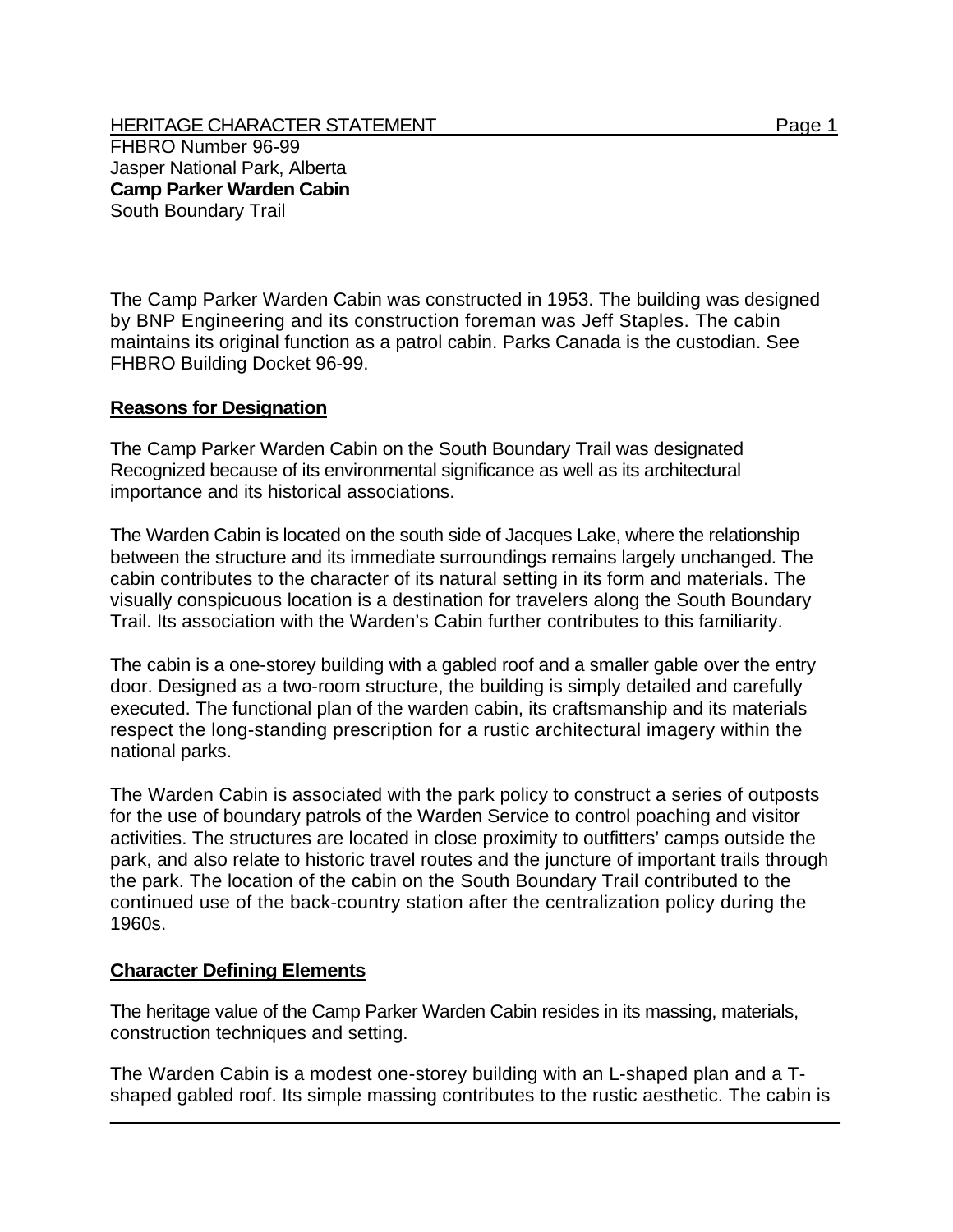HERITAGE CHARACTER STATEMENT FRIELD FOR A STATEMENT AND RAGE 2 FHBRO Number 96-99 Jasper National Park, Alberta **Camp Parker Warden Cabin**  South Boundary Trail

of high quality construction. Its walls are built with wood frame construction and finished with cedar clapboard and corner boards. The roof has generous overhangs and extends beyond the front wall to provide a sheltered area, which also contributes to the structure's rustic appearance.

The wood siding, wood shingles, exposed rafter tails and simple door and window trim contribute to the simple, rustic character. The rustic elements should be preserved by repairing in kind and by emphasizing the maximum retention of original material. Features related to the original period of occupation merit preservation. The tinted stain finish of the siding reflects a functional approach to maintaining the siding, and should not be altered without careful analysis of appropriate finishes and patina.

The front door is centrally positioned and is flanked by two small windows at either side. The roof, door and window composition adds focus to the principal entry and should not be modified. Windows are of the same height and are symmetrically positioned at the side gable walls. These and other windows are all located at the same sill and head height. The even placement and overall symmetry of the window pattern is an important aspect of the facade's design and should not be changed. Window sashes and storms have been replaced. Future replacement should consider a design similar to the original, with true divided lights.

Exterior walls, including gables, are sheathed with beveled wood siding. The roof is covered with shingles. Batten boards highlight the windows. When built, the cabin would have been painted according to the standard colour scheme prescribed for all park facilities: brown walls with green fascia trim and white window sashes. This scheme, combined with the milled half-log siding and the cedar roof, would have visually linked it with earlier, rustic log structures in the park. The rustic style was diminished with the shift to the current grey and brown colour scheme. After results from paint analysis confirm the original colour scheme, future exterior maintenance should reinstate it to enhance heritage character. Materials which are beyond repair should be replaced in kind.

The interior, with its simple two-room plan and horizontal plank walls, is in keeping with the rustic character of the building. Various shelves, tables and enclosures should be investigated to determine their particular relationship with the building's use. Appropriate conservation methods should be employed as needed.

The L-shaped plan is functional. The entrance and the main informal spaces, such as